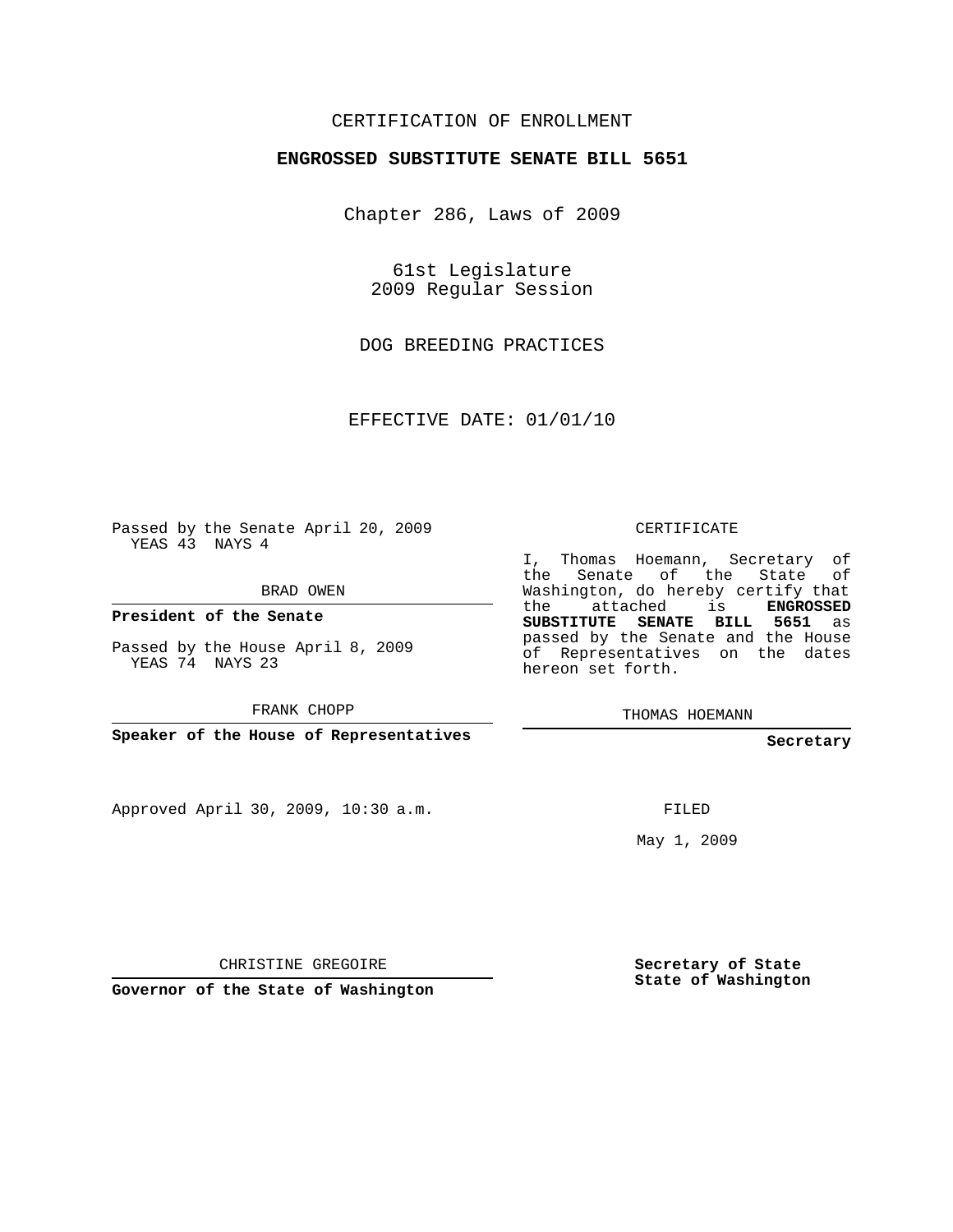## **ENGROSSED SUBSTITUTE SENATE BILL 5651** \_\_\_\_\_\_\_\_\_\_\_\_\_\_\_\_\_\_\_\_\_\_\_\_\_\_\_\_\_\_\_\_\_\_\_\_\_\_\_\_\_\_\_\_\_

\_\_\_\_\_\_\_\_\_\_\_\_\_\_\_\_\_\_\_\_\_\_\_\_\_\_\_\_\_\_\_\_\_\_\_\_\_\_\_\_\_\_\_\_\_

AS AMENDED BY THE HOUSE

Passed Legislature - 2009 Regular Session

## **State of Washington 61st Legislature 2009 Regular Session**

**By** Senate Labor, Commerce & Consumer Protection (originally sponsored by Senators Kohl-Welles, Delvin, Kline, and Tom)

READ FIRST TIME 02/23/09.

 AN ACT Relating to providing humanitarian requirements for certain dog breeding practices; adding a new section to chapter 16.52 RCW; creating a new section; prescribing penalties; and providing an effective date.

BE IT ENACTED BY THE LEGISLATURE OF THE STATE OF WASHINGTON:

NEW SECTION. **Sec. 1.** The legislature finds that:

 (1) Dogs are neither a commercial crop nor commodity and should not 8 be indiscriminately or irresponsibly mass produced;

 (2) Large-scale dog breeding increases the likelihood that the dogs will be denied their most basic needs including but not limited to: Sanitary living conditions, proper and timely medical care, the ability to move freely at least once per day, and adequate shelter from the elements;

 (3) Without proper oversight, large-scale breeding facilities can easily fall below even the most basic standards of humane housing and husbandry;

 (4) Current Washington state laws are inadequate regarding the care and husbandry of dogs in large-scale breeding facilities;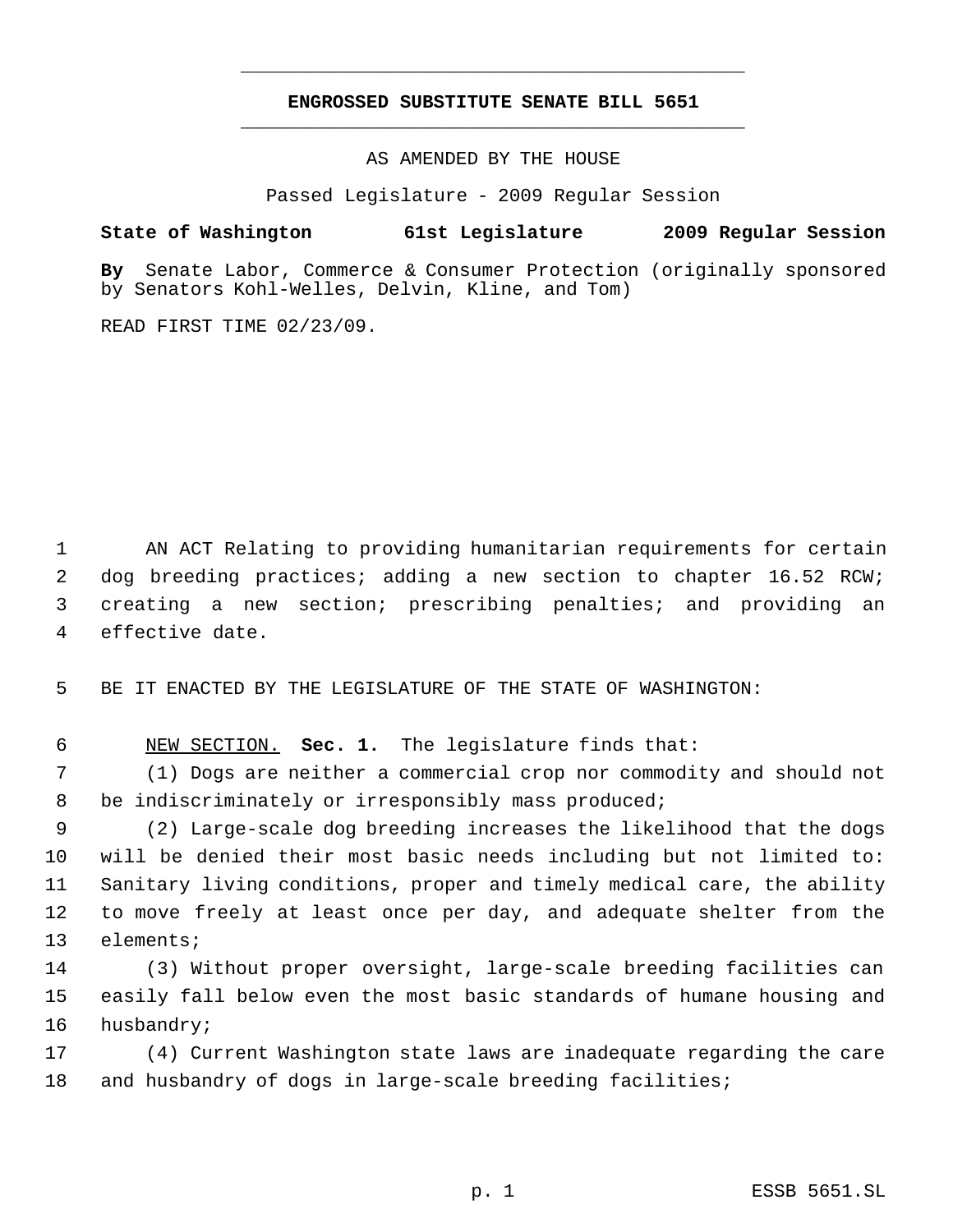(5) No Washington state agency currently regulates large-scale breeding facilities;

 (6) The United States department of agriculture does not regulate large-scale breeding facilities that sell dogs directly to the public and thus, such direct-sales breeders are currently exempt from even the minimum care and housing standards outlined in the federal animal welfare act;

 (7) Documented conditions at large-scale breeding facilities include unsanitary conditions, potential for soil and groundwater contamination, the spread of zoonotic parasites and infectious diseases, and the sale of sick and dying animals to the public; and

 (8) An unfair fiscal burden is placed on city, county, and state taxpayers as well as government agencies and nongovernmental organizations, which are required to care for discarded or abused and neglected dogs from large-scale breeding facilities.

 NEW SECTION. **Sec. 2.** A new section is added to chapter 16.52 RCW to read as follows:

 (1) A person may not own, possess, control, or otherwise have charge or custody of more than fifty dogs with intact sexual organs over the age of six months at any time.

 (2) Any person who owns, possesses, controls, or otherwise has charge or custody of more than ten dogs with intact sexual organs over the age of six months and keeps the dogs in an enclosure for the majority of the day must at a minimum:

 (a) Provide space to allow each dog to turn about freely, to stand, sit, and lie down. The dog must be able to lie down while fully extended without the dog's head, tail, legs, face, or feet touching any side of an enclosure and without touching any other dog in the enclosure when all dogs are lying down simultaneously. The interior height of the enclosure must be at least six inches higher than the head of the tallest dog in the enclosure when it is in a normal standing position. Each enclosure must be at least three times the length and width of the longest dog in the enclosure, from tip of nose to base of tail and shoulder blade to shoulder blade.

 (b) Provide each dog that is over the age of four months with a minimum of one exercise period during each day for a total of not less than one hour of exercise during such day. Such exercise must include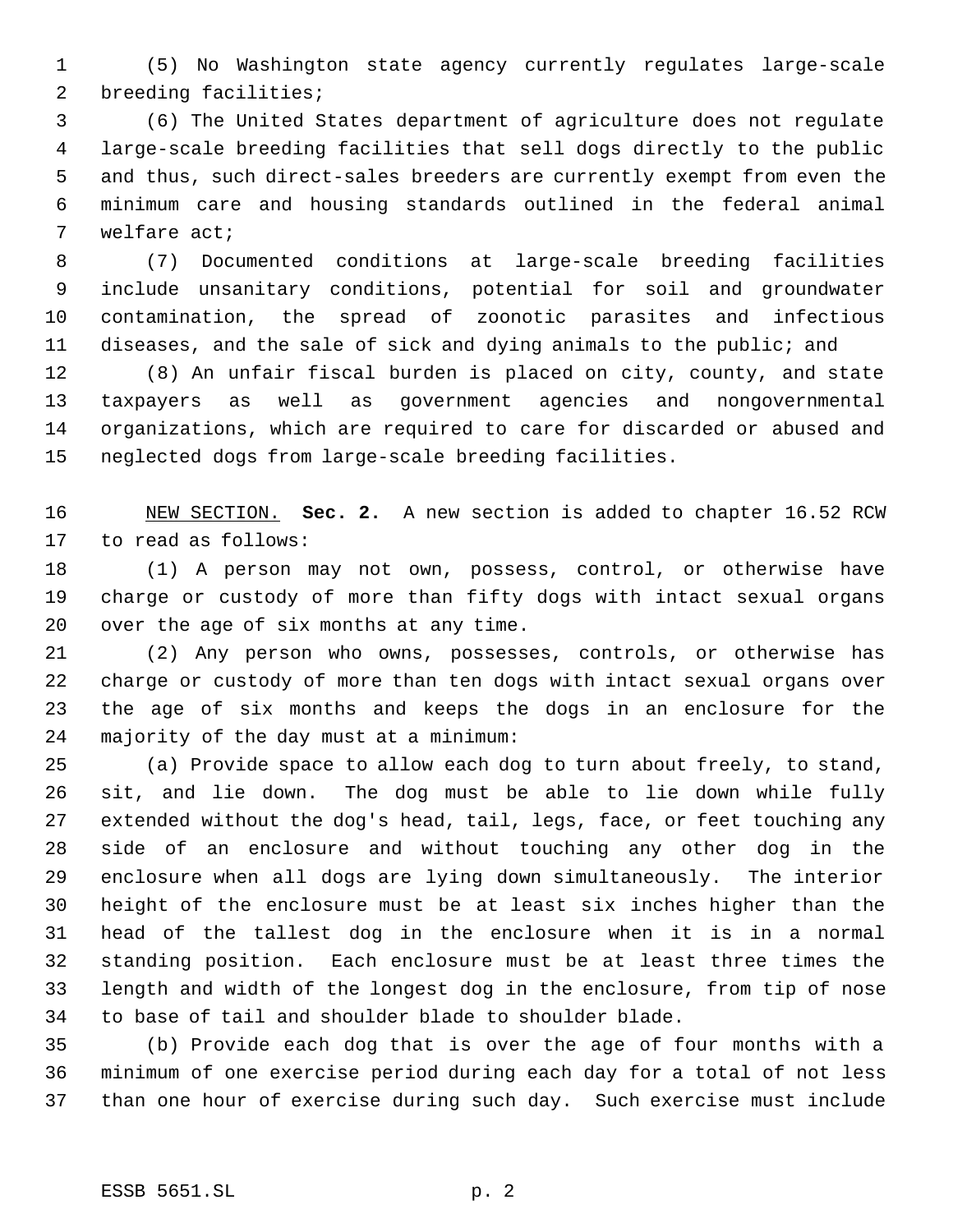either leash walking or giving the dog access to an enclosure at least four times the size of the minimum allowable enclosure specified in (a) of this subsection allowing the dog free mobility for the entire exercise period, but may not include use of a cat mill, jenny mill, slat mill, or similar device, unless prescribed by a doctor of veterinary medicine. The exercise requirements in this subsection do not apply to a dog certified by a doctor of veterinary medicine as being medically precluded from exercise.

 (c) Maintain adequate housing facilities and primary enclosures that meet the following requirements at a minimum:

 (i) Housing facilities and primary enclosures must be kept in a sanitary condition. Housing facilities where dogs are kept must be sufficiently ventilated at all times to minimize odors, drafts, ammonia levels, and to prevent moisture condensation. Housing facilities must have a means of fire suppression, such as functioning fire extinguishers, on the premises and must have sufficient lighting to 17 allow for observation of the dogs at any time of day or night;

 (ii) Housing facilities must enable all dogs to remain dry and clean;

 (iii) Housing facilities must provide shelter and protection from extreme temperatures and weather conditions that may be uncomfortable 22 or hazardous to the dogs;

 (iv) Housing facilities must provide sufficient shade to shelter 24 all the dogs housed in the primary enclosure at one time;

 (v) A primary enclosure must have floors that are constructed in a manner that protects the dogs' feet and legs from injury;

 (vi) Primary enclosures must be placed no higher than forty-two inches above the floor and may not be placed over or stacked on top of another cage or primary enclosure;

 (vii) Feces, hair, dirt, debris, and food waste must be removed from primary enclosures at least daily or more often if necessary to prevent accumulation and to reduce disease hazards, insects, pests, and odors; and

 (viii) All dogs in the same enclosure at the same time must be compatible, as determined by observation. Animals with a vicious or aggressive disposition must never be placed in an enclosure with another animal, except for breeding purposes. Breeding females in heat may not be in the same enclosure at the same time with sexually mature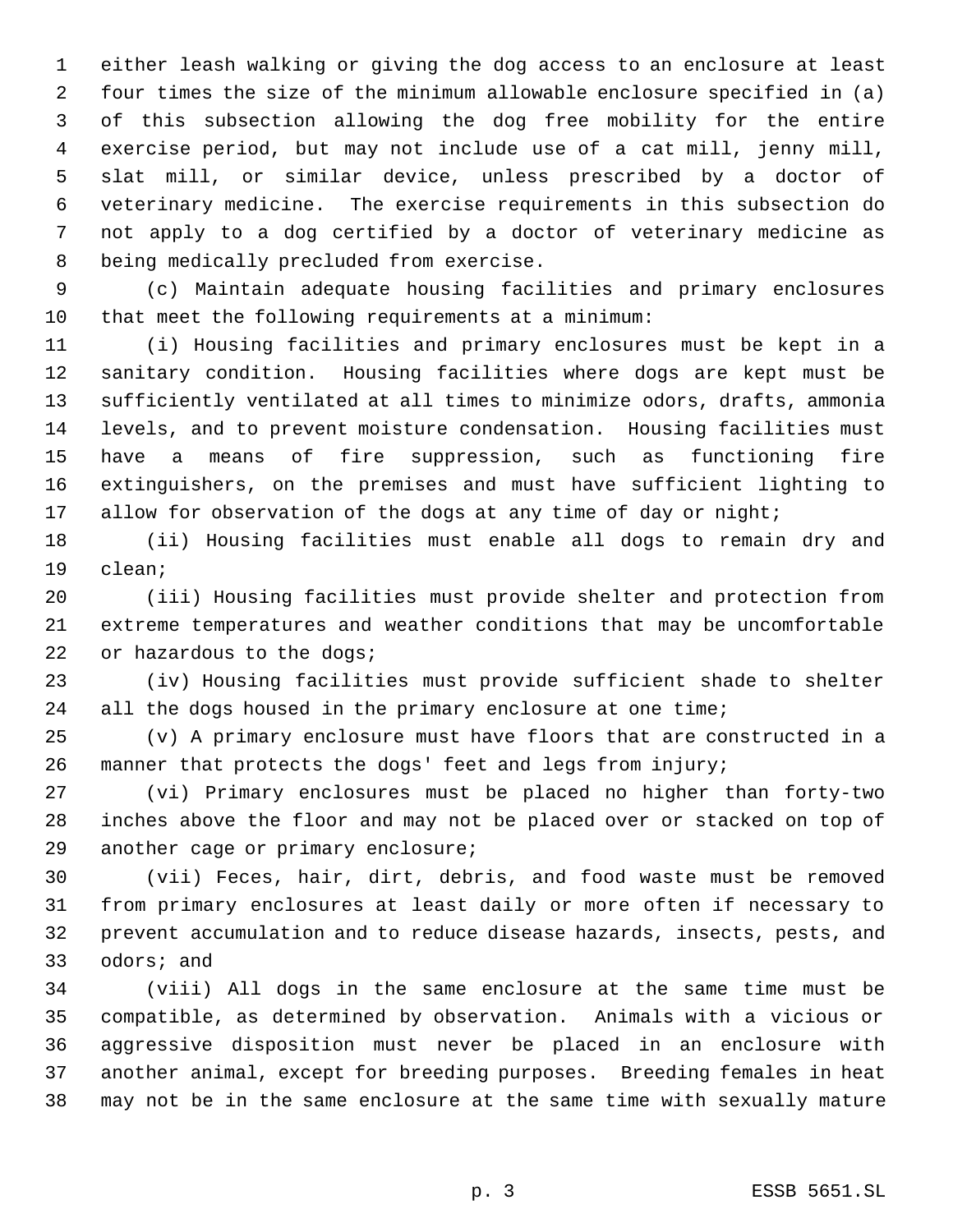males, except for breeding purposes. Breeding females and their litters may not be in the same enclosure at the same time with other adult dogs. Puppies under twelve weeks may not be in the same enclosure at the same time with other adult dogs, other than the dam or foster dam unless under immediate supervision.

 (d) Provide dogs with easy and convenient access to adequate amounts of clean food and water. Food and water receptacles must be regularly cleaned and sanitized. All enclosures must contain potable water that is not frozen, is substantially free from debris, and is readily accessible to all dogs in the enclosure at all times.

 (e) Provide veterinary care without delay when necessary. A dog may not be bred if a veterinarian determines that the animal is unfit for breeding purposes. Only dogs between the ages of twelve months and eight years of age may be used for breeding. Animals requiring euthanasia must be euthanized only by a licensed veterinarian.

 (3) A person who violates subsection (1) or (2) of this section is guilty of a gross misdemeanor.

(4) This section does not apply to the following:

(a) A publicly operated animal control facility or animal shelter;

 (b) A private, charitable not-for-profit humane society or animal adoption organization;

22 (c) A veterinary facility;

(d) A retail pet store;

(e) A research institution;

(f) A boarding facility; or

(g) A grooming facility.

 (5) Subsection (1) of this section does not apply to a commercial dog breeder licensed, before the effective date of this act, by the United States department of agriculture pursuant to the federal animal welfare act (Title 7 U.S.C. Sec. 2131 et seq.).

 (6) For the purposes of this section, the following definitions apply, unless the context clearly requires otherwise:

(a) "Dog" means any member of *Canis lupus familiaris*; and

 (b) "Retail pet store" means a commercial establishment that engages in a for-profit business of selling at retail cats, dogs, or other animals to be kept as household pets and is regulated by the